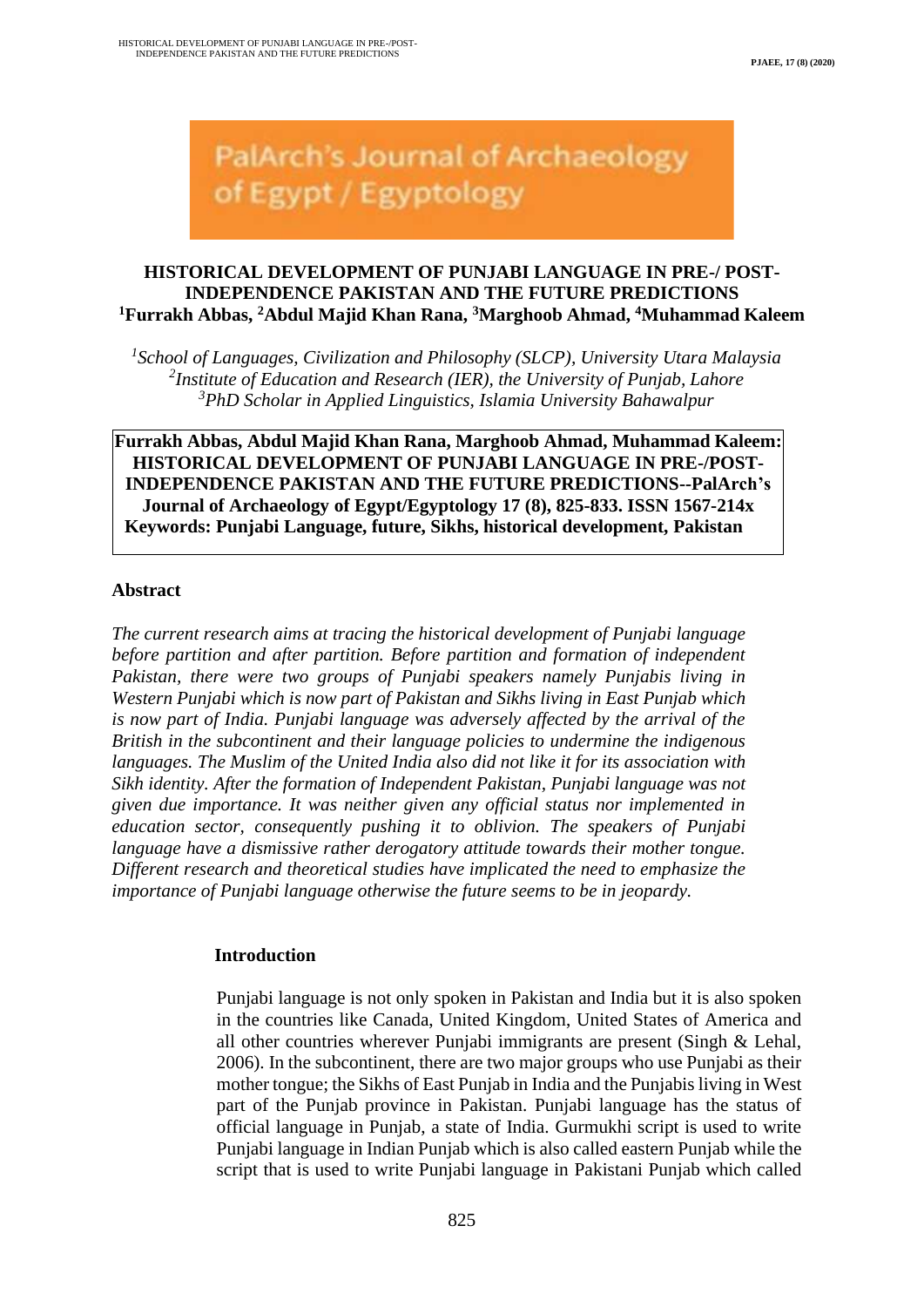western Punjab is called "Shahmukhi" (Kumar & Josan, 2010). Talking about the residents of eastern Punjab who are Sikhs, they are very particular about their language and use it with prestige and pride. The Sikhs are very particular about their language and use it with prestige and pride. According to a common perception of Sikh community, if a Sikh is not able to speak Punjabi, he is considered to be a fake Sikh. This is the reason many Sikhs who belong to diaspora international community and have never been to the place of origin India, even they can speak Punjabi language with a good deal of proficiency (Zaidi & David, 2015).

Coming to the Pakistani Punjabis, Punjabi is the mother tongue of majority of population in Pakistan and the provincial language of the province Punjab (Manan & David, 2014). The Punjabi speaking community dominates the power spheres like army and bureaucracy. Unfortunately, this dominance is not reflected in the status of their language. Nobody other than the Punjabi themselves are responsible for not promoting their language. As said by Zaidi (2010), they do not use it in formal settings, so it only performs insignificant functions like informal interactions. The current low status of Punjabi language can be best understood in the perspective of historical insights.

## **Punjabi language before independence of Pakistan**

Muslims ruled India for quite a long time before the British came and colonized it. During the Muslim rule, Persian was the official language of India and was used widely in the domains of power like administration and judiciary. At that time, all the local languages of India were developing as some of them such as Punjabi were also the medium of instruction. With the arrival of the British, the situation changed as they started to establish their control. They considered language as a powerful tool for this purpose, so they overhauled the educational policy of India by replacing Persian with English as the official language and also made English as the medium of instruction and the language of administration. English emerged as the language of elite (Kachru, 1983) with wide circulation of English newspapers. According to Brass (2005), the British also used Urdu as replacement for Persian and other local languages of the North Indian States.

With the conquest of the Punjab province, they replaced Punjabi with Urdu language as they declared Urdu as the official language of the Punjab province. The British aimed at destroying the indigenous languages and using English to consolidate their position. The British caused serious damages to Punjabi language by implementing Urdu in education and administration while pushing Punjabi in the background. They didn't even consider Punjabi an independent language and with this, they tried to tarnish even the culture of Punjabi speaking community and their unique identity (Abbas & Iqbal, 2018). According to Ngugi wa Thiong'o (1986), the colonizers used language as the source to enforce the spiritual subjugation.

The next step was to institutionalize English language and Lord Macaulay declared English as the language of the elite and the ruling class. He established the superiority of English language and culture by advocating its teaching and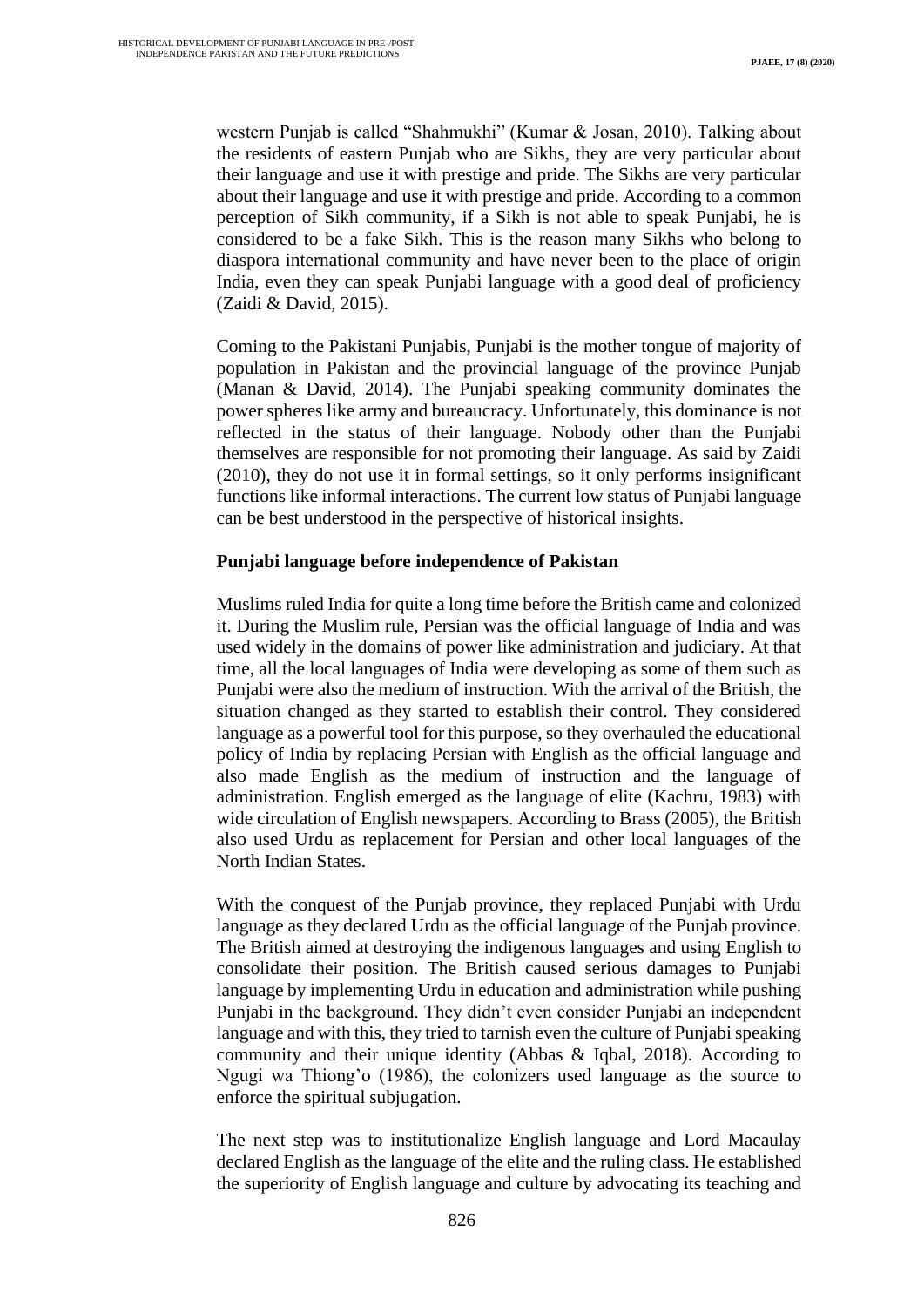implementation. When the two-nation theory gained popularity, the Muslims considered Urdu (Perso-Arabic script) as marker of their Muslim identity while Hindi (Devangari script) emerged as a symbol of Hindu identity. This Urdu Hindi controversy led to further aggravation of the situation as Punjabi language was pushed back also because it (Gurmukhi script) was considered the identity of the Sikhs (Zaidi, 2010). It was only left for the Sikhs to promote the Punjabi language and its literature, so they introduced it in oriental colleges. The Muslims have deserted Punjabi language and made Urdu as marker of their identity during the Pakistan movement.

Even before the birth of Pakistan, the Punjabi language has been suffering socially, politically and economically as a language (Rahman, 2011). It never gained any opportunity to progress and prosper in the united India which was ruled by the Mughal emperors and they promoted their language, Persian, in the domains of power. Urdu was at an advantageous position as it had close linguistic proximity between Persian, mutual intelligibility with Hindi and semantic affinity with Punjabi (Zaidi, 2010). When the British decided to abolish Persian language because of its Mughal association, they decided to replace Persian language with Sindhi in the province of Sindh, but did not replace Persian with Punjabi in the province of Punjab. Urdu was their preferred choice and they asserted their decision by presenting the argument that Punjabi was not an independent language; rather it was a dialect of Urdu with low social value. Their decision was rooted in the social criteria for evaluating the language as they evaluated Punjabi language on the basis of socio-political grounds (Zaidi, 2001). Had they evaluated Punjabi on linguistic merits, they would have valued the rich literature of Punjabi language both in prose and poetic forms. There was significant literature published in Punjabi language over the vast period of time; Heer Ranjah is one of the many immortal love stories written in Punjabi language (Singh, 2012). Unfortunately, the high literary value of Punjabi language was compromised against its low political value.

Punjabi was also at disadvantage of its association with Sikh identity and that was the reason the Muslims in the united India also never acknowledged its worth on political grounds (Zaidi, 2010). During the Pakistan movement the simplest divide of languages was reflected in asserting Hindi as identity marker of Hindus; Muslim identity was associated with Urdu while Punjabi was considered representative of Sikh identity.

## **Punjabi language in post-independence Pakistan**

Even after the formation of Pakistan, Punjabi language was not paid much attention and was pushed to the background. There was no prestigious status given to Punjabi language despite repeated efforts by numerous activists like Taseer and Faqir (1948). Despite the efforts to promote Punjabi language and literature, it could not become popular and remained deprived of any support from the government. During the first few years of the regime of Ayub Khan, the organizations working for the promotion of Punjab language were banned on account of the political concerns. Mirza (1985) argues that any act of supporting Punjabi language and literature was seen with suspicion as well as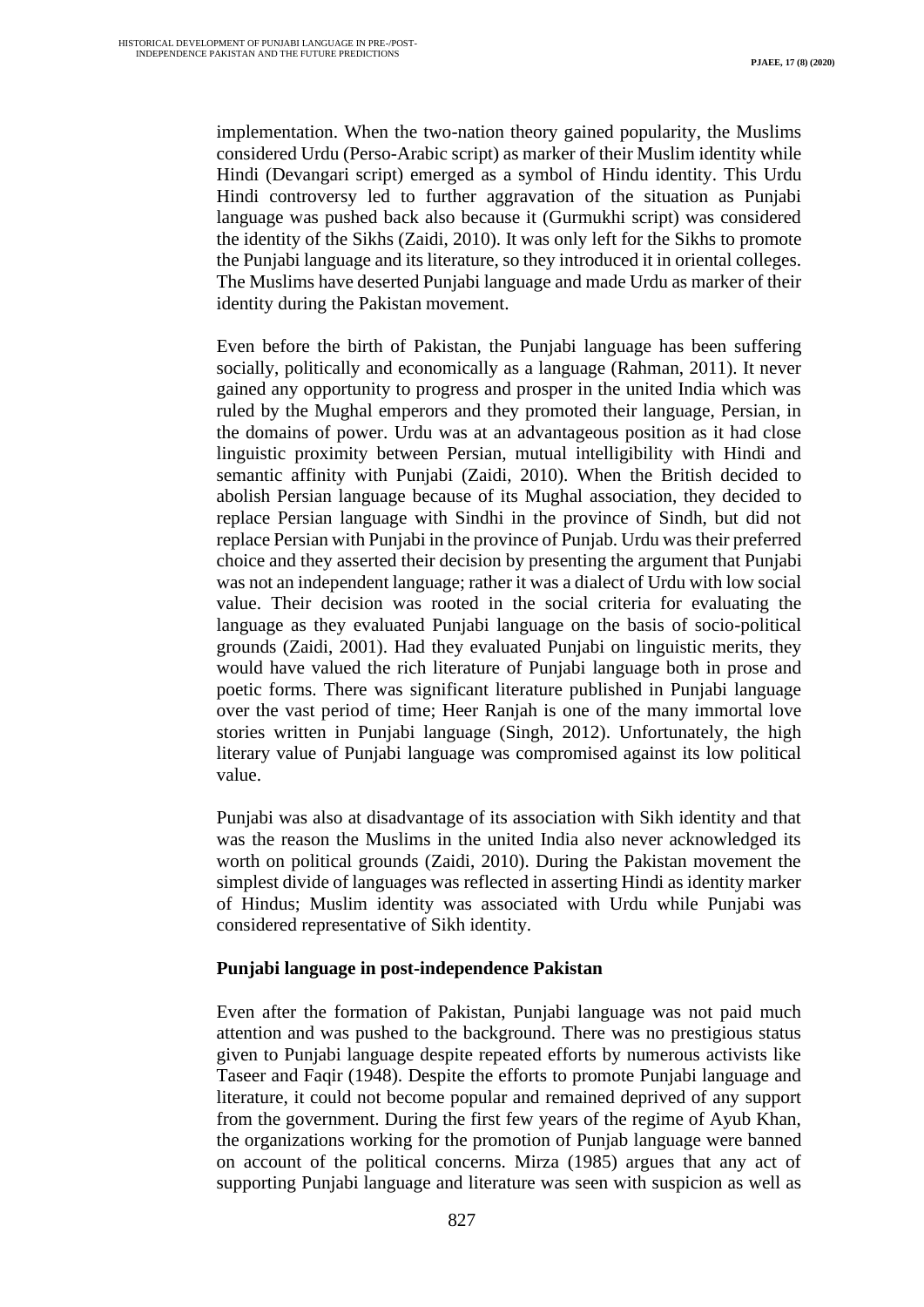considered anti-state at that time. The case of banning *the Punjabi Majlis* was a glaring example of victimization of Punjabi language by the action of banning it by the government.

Later on, the situation started to change in 1962 as the government has taken some initiatives to promote Punjabi language by encouraging Punjabi publications (Riaz, 2011). It was decided to teach Punjabi as a subject from  $6<sup>th</sup>$ to 12th class as well as broadcast Punjabi programs from Radio Pakistan. The translation of the Holy Quraan and establishment of Punjabi department in Punjab University in 1970s provided space for the Punjabi organizations like Majlis Mian Muhammad, Punjabi Adabi League, Majlis Shah Hussain, Punjabi Society, Majlis-e-Bahu and Majlis Waris Shah. The purpose of all these initiatives was to create sense of ownership among Punjabi language speakers to feel pride in their language.

The Punjabi community in Pakistan is numerically the largest community of Pakistan comprising 44.15% of the whole population of the country (The Government of Pakistan, 1998). It has been observed that the major institutions of the country have been dominated by the Punjabi speaking population with large majority (Zaidi, 2011). Statistically speaking, approximately 80% of the army and 55% of the bureaucracy hail from Punjabi linguistic background. The other ethnolinguistic groups have often accused Punjabis for occupying the mainstream power circles for their benefit at the expense of the other groups. Ayres (2008) accuses the Punjab province and the Punjabi speaking community for capturing the national institutes by means of nepotism and patronage networking. This power and dominance of Punjabis does not find its reflection in the status of their language and they themselves have been responsible for this situation.

Despite being the language of majority in the country, Punjabi language has not been given any official status (John, 2015). This lack of official patronage has also contributed to the present miserable condition of the Punjabi language. It is urgently required that the Punjabi language is given some official status, if not at national language, at least at the level of Punjab province. According to the article 251 of the national constitution, the legislation can be done at the provincial level in order to promote provincial language and the provincial assembly may recommend measures for the teaching and the use of languages besides the national language of the country. The Punjab province may follow the example of Khyber Pakhtoonkha province where a bill to declare five local languages as the languages of education has been passed (Abbas, Jalil, Zaki & Irfan, 2020). No such steps to promote Punjabi language have been taken so far in this regard.

The current insignificant status of Punjabi language can be majorly attributed to the people who are its speakers (Riaz, 2011). The Punjabi population did not show any serious concern towards promoting their language from the very early days of independence of Pakistan in 1947 till date. Urdu despite being minority language was able to achieve the status of national language of the country in 1948 even in the presence of Bengali and Punjabi – the significantly majority languages. The speakers of Bengali language raised their voices while on the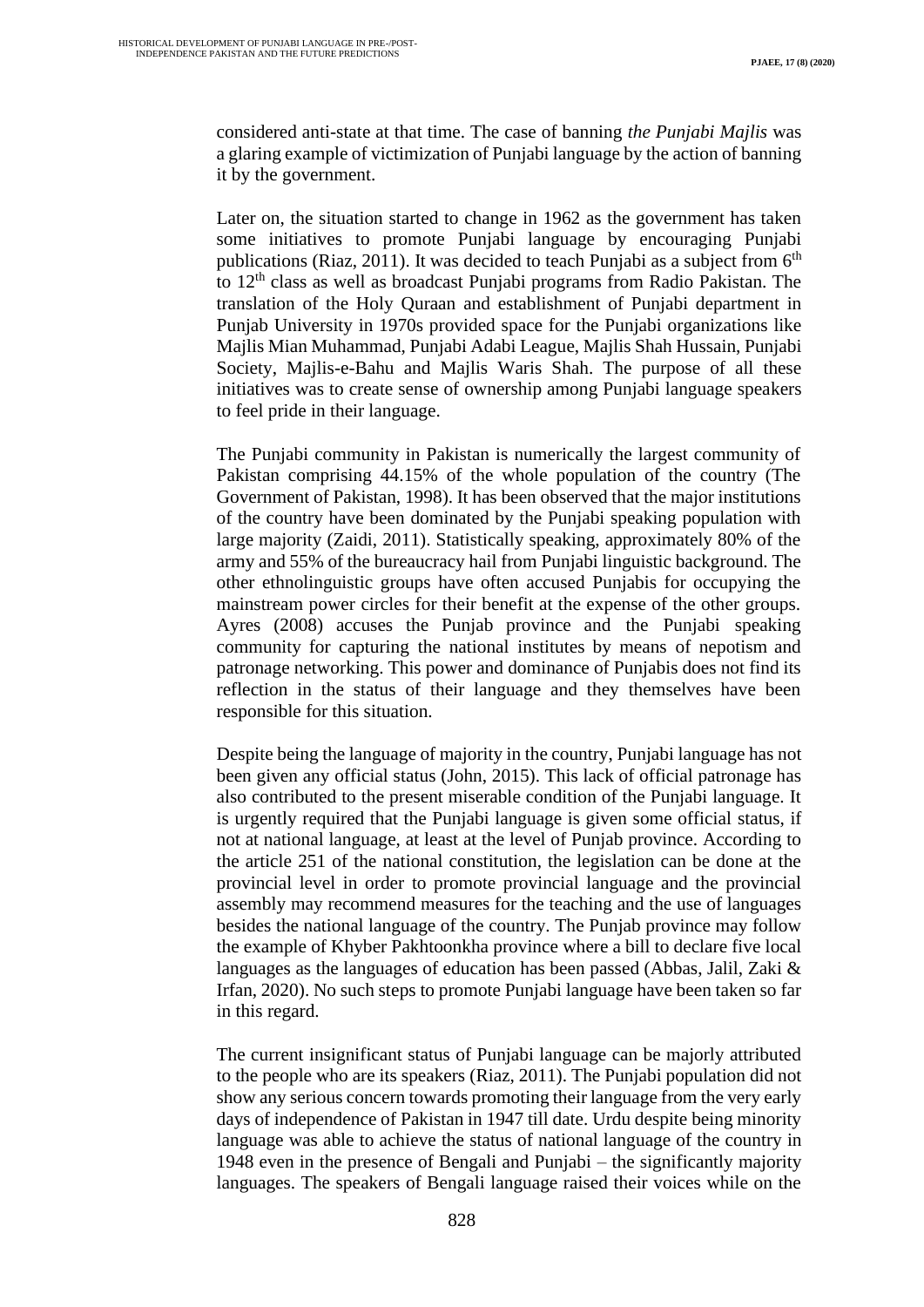other hand Punjabi population did not show any resistance to this decision. Since the Punjabi occupied the centers of power and they were also well represented in the army and bureaucracy, they invested in making themselves mainstream strong group. Unfortunately, in the process of gaining power, the Punjabis did not pay attention to their language and deserted it (Zaidi, 2011).

With reference to intergenerational transmission of Punjabi language, the educated parents prefer to speak Urdu rather than Punjabi with their children (Zaidi, 2010). There are many urban families who are in the process of losing their mother tongue Punjabi as they consider it less prestigious. They prefer to interact with their children in Urdu language because of its prestigious language. There are so many changes even in Punjabi language taking place under the influence of Urdu (Din & Ghani, 2017). The apprehensions are that a good number of families will ultimately lose Punjabi language in generations to come. The pragmatic value of a language is very important in convincing people to use it widely for various functions. Since the Punjabi language does not help you in your career or in getting good jobs, its pragmatic value has gone down. This is also become a weakening factor thus pushing Punjabi language to in significant and non-formal linguistic functions in life. Zaidi (2010) also contends that Punjabi language is associated with low level jobs or no jobs.

Despite being the provincial language of biggest province in the country (Hussain, 2018), the Punjabi language remains absent in education system of the province. The province of Sindh initiated to teach Sindhi language in schools and the same was the case with Pashto in the province of Khyber Pakhtoonkha. According to Rahman (2002) in the province of Sindh, there are 36,750 schools where the medium of instruction is Sindhi and the province of Khyber PakhtoonKha there are 10,731 Schools where Pashto language is used as a medium of instruction. Another fact about these two provinces is that both these languages, Sindhi and Pashto, are taught as a compulsory subject in these provinces. On the other hand in the province of Punjab which is the largest province of the country with the largest community of the country, there is not a single school where Punjabi is used as a medium of instruction and Punjabi is taught as a subject (Rahman, 2011).

Unfortunately, Punjabi was not implemented in schools and thus remained absent in the education sector. There are various studies that talk about the lack of promotion of Punjabi in educational sector in Pakistan (Zaidi & David, 2015). They contend that there is hardly any school where Punjabi is taught or promoted. The only level where Punjabi is taught and that too as an optional subject is college level so it is not supported at any institutional level in education sector (Khokholva, 2014; John, 2015). Rammah (2002) refers to the statistical data that only 60 % Punjabi L1 speakers commonly use Punjabi language in household but now the ratio is decreasing day by day. The Punjabi language is associated with lack of literacy and education (Zaidi, 2010). Thus, the lack of support from educational institutes is one of the major reasons for downplaying the role of Punjabi language. If at all, the Punjabi is to be reclaimed, the most important step is to implement in the educational sector.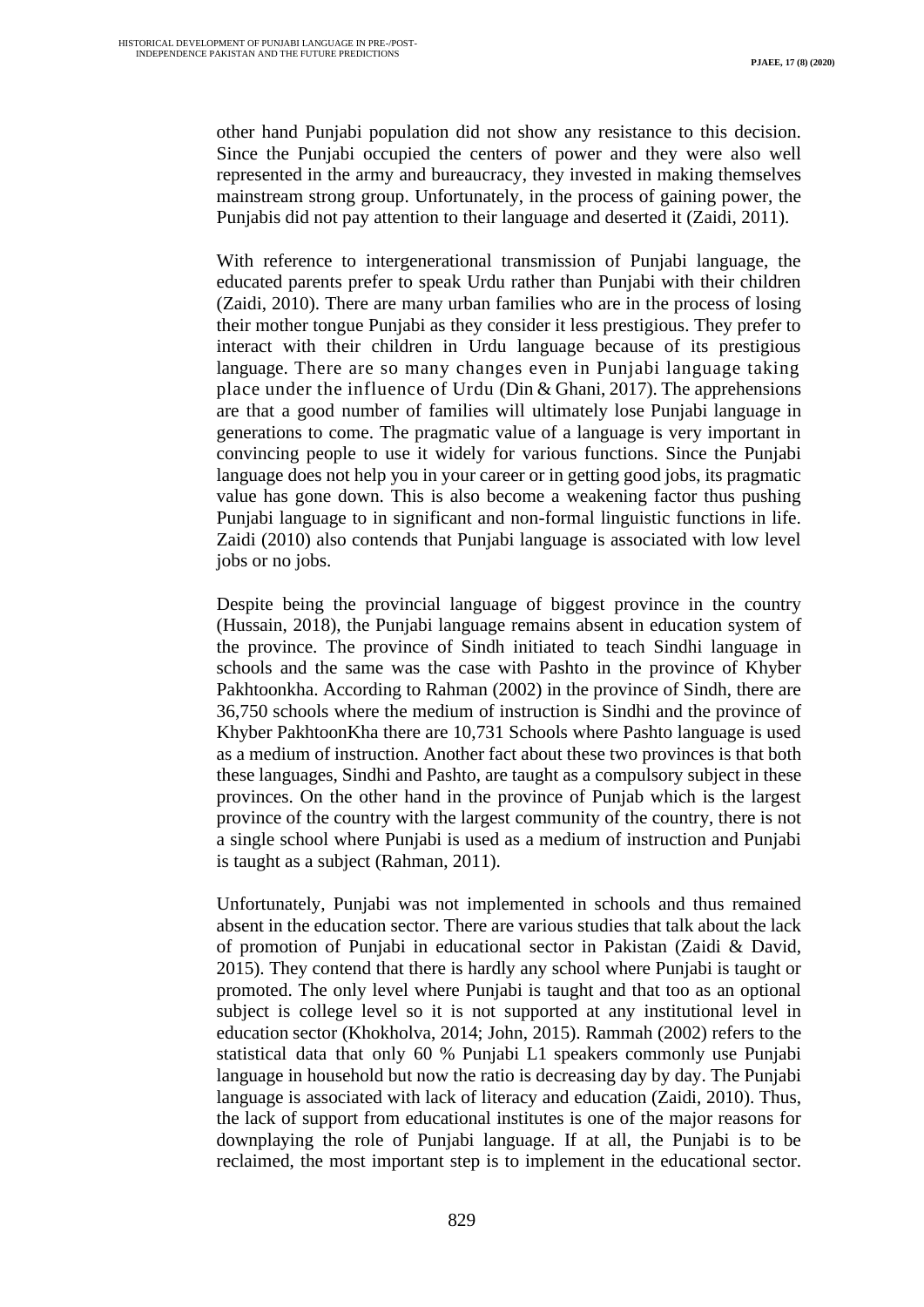There is urgent need to introduce Punjabi as a subject in the schools of the Punjab province.

According to Zaidi and David (2015), there are various incidents that provide evidence to the proposition that the Punjabi community itself has been responsible of shaming their mother tongue. Shah (1997) relates a very important story in this regard when it was decided to declare Punjabi the official language of Punjab province in 1990. When the resolution for the said initiated was moved, Islami Jamhoori Ittehad, which earlier claimed to have been the champion of the cause when in opposition, spoiled the whole resolution when in power. The Punjabi themselves have made no serious efforts to promote their language; consequently, they have unconsciously undermined their mother tongue as described by Zaidi (2010). He further argues that the Punjabi language is also considered indecent and vulgar language by some, no other than Punjabis themselves again. The only use that Punjabi fits in is its use for cracking jokes and informal communication.

The native speakers of Punjabi in Pakistan have started looking down upon their language over the last few years. Instead of feeling pride in using their native language, they feel that it's a derogatory language and should not be used in formal situations (Zaidi, 2010). It has been observed that people tend to shift their language to another if their language has low social status or they think of their language to be socially low. Similarly, a language with high status will be maintained. The status of Punjabi language is low on economic and social ground (Zaidi & David, 2015) so language shift may take place in the Punjabi speaking community. According to Din and Ghani (2017), it has been observed that the Punjabi language has diminished from public discourse and this language shift is clearly visible in urban areas. Another ridiculous fact is that all activities of the Punjabi community whether they are professional, intellectual or the cultural activities, take place in national or international languages that means either they take place in Urdu or English language (Khokhlova, 2014). The only use that Punjabi fits in is its use for cracking jokes and informal communication (Zaidi, 2010). The reasons for that may be there are innumerable swear words as well as double intenders commonly found in their language. Punjabi language is also considered indecent and vulgar language by some, no other than Punjabis themselves again.

The Punjabi language has lost its significance slowly and gradually mainly because of the social attitude of its speakers. Khokhlova (2014) describes that the speakers of Punjabi language have a dismissive rather derogatory attitude towards their mother tongue. Unfortunately, there is widespread culture-shame about Punjabi language. Zaidi (2017) reiterated the situation by saying that the Punjabi language is being exiled from many domains of life by its speakers.

#### **Future predictions about Punjabi language**

The current sorry state of the Punjabi language can be credited to the Punjabi schools, the teachers, the parents as well as to the Punjabi Bureaucracy. Though in general, the Punjabi speakers have played the most significant role in downplaying their language, yet some activists have been trying to give Punjabi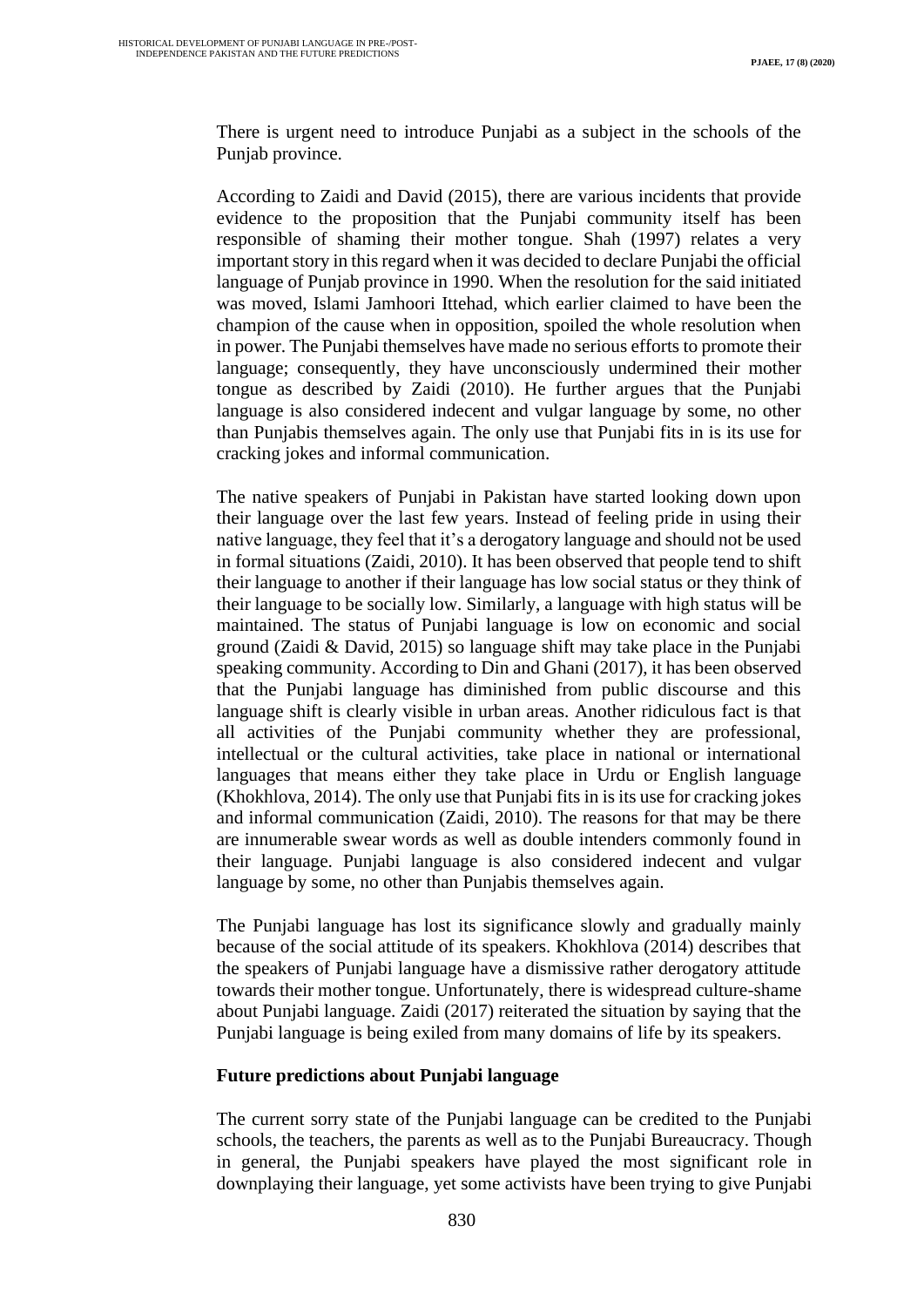its justified place. They have been involved in a long struggle to achieve some status for their language. It was the result of their struggle that in 1960s, it was allowed to be taught as optional subject in the schools. But the language policies devised afterwards have not recognized any value of Punjabi language. These circumstances resulted in decline of importance and use of Punjabi language. In the words of Zaidi (2017), the Punjabi language has become alien in its own land where its numeric majority is well-established. This is high time that the Punjabi language must be given importance otherwise its future seems to be in jeopardy as is shown in the picture which sums up the story of Punjabi language in a convincing way.



#### **REFERENCES**

- Abbas, F., & Iqbal, Z. (2018). Language Attitude of the Pakistani Youth towards English, Urdu and Punjabi: A Comparative Study. *Pakistan Journal of Distance and Online Learning, 4 (1)*, 199-214.
- Abbas, F., Jalil, M. K., Zaki, H. N., & Irfan, F. (2020). Implicit measure of language attitude: study of Punjabi native speakers by using matched guise technique. *International Journal of Innovation, Creativity and Change, 13 (1)*, 194-206.
- Abbas, F., Nazir, S., & Rana, A. M. K. (2017). Language as cultural capital: exploring the language use by Pakistani multilingual speakers in four domains. *Hamdard Islamicus*, *40* (4), 1-16.
- Din, M., & Ghani, M. (2017). A Sociolinguistic Study on the Diminishing Features of the Punjabi Lexicon. *International Journal of English Linguistics*, *7*(3), 152-160.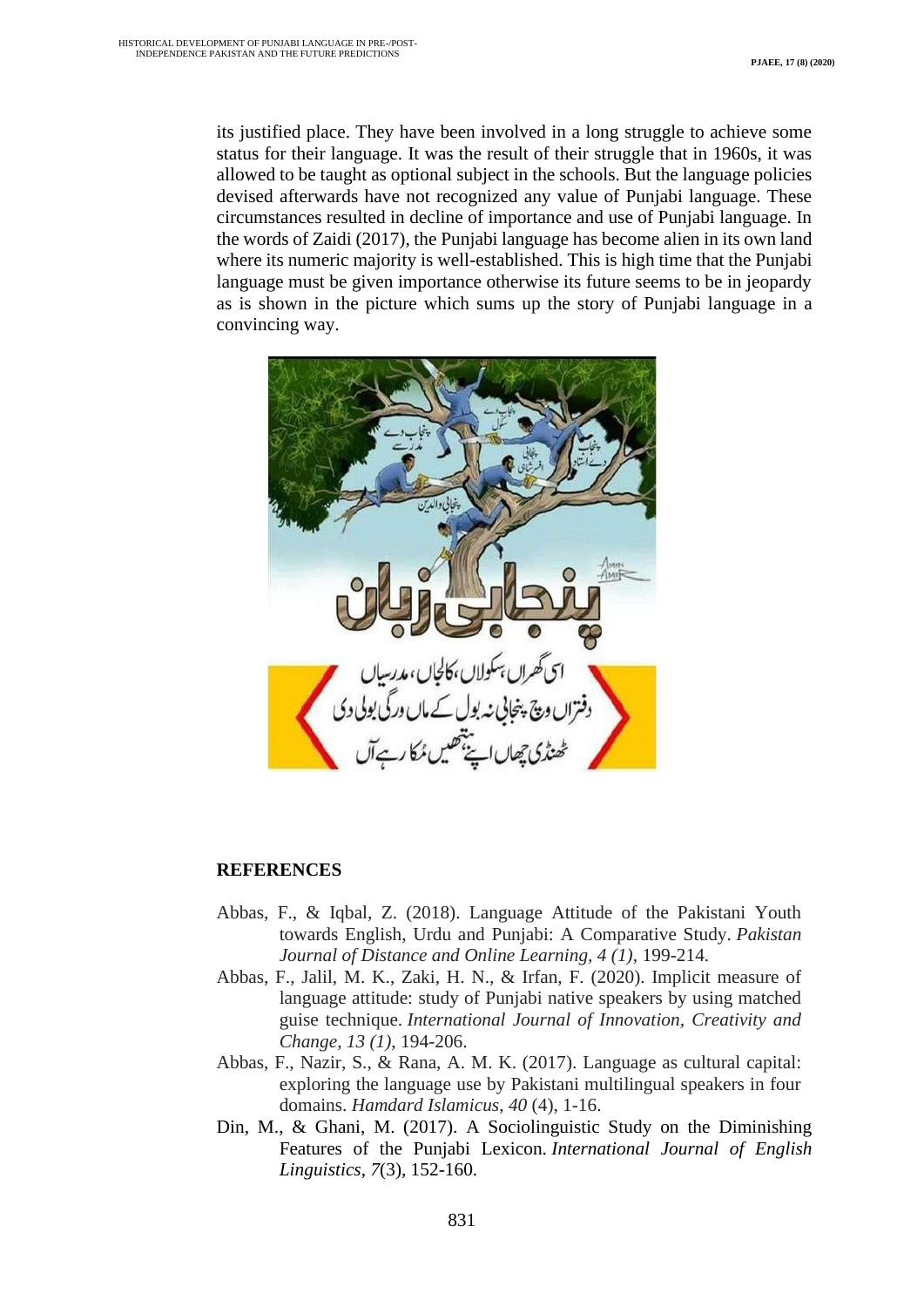- Ghai, W., & Singh, N. (2012). Analysis of automatic speech recognition systems for Indo-Aryan languages: Punjabi case study. *International Journal of Soft Computing and Engineering (IJSCE)*, *2*(1), 379-385.
- Hussain, S. (2018). *Reduplication in Punjabi Language* (Unpublished MPhil dissertation, University of Management & Technology). Lahore: Pakistan.
- John, A. (2015). Ideology, language attitudes, and status of Punjabi in Pakistan. (Unpublished Doctoral Thesis). Ball State University.
- Khokhlova, L. V. (2014). Majority language death. In H. C. Cardoso (ed.) *Language endangerment and preservation in South Asia* (19–45). Honolulu: University of Hawai'i Press.
- Kumar, D., & Josan, G. S. (2010). Part of speech taggers for morphologically rich Indian languages: A survey. *International Journal of Computer Applications*, *6(5),* 32-41.

London: I.B. Tauris.

- Manan, S. A., & David, M. K. (2014). Mapping ecology of literacies in educational setting: The case of local mother tongues vis-à-vis Urdu and English languages in Pakistan. *Language and Education, 28(3),*  203-222.
- Rahman, T. (2002). *Language, ideology and power. Language learning among the Muslims of Pakistan and North India*. Karachi: Oxford University Press.
- Rahman, T. (2011). *Language and politics in Pakistan.* Lahore: Sange Meel Publications.
- Rammah, S. (2002). Status of Punjabi in Pakistan. *Newsletter of American Institute of Pakistan Studies, 5(1).*
- Riaz, F. (2011). *Punjabi Language: a study of language desertion.*  (Unpublished Doctoral Thesis). National University of Modern Languages, Islamabad.
- Sami, M. (2020). Ambivalence in "How to get filthy rich in rising Asia"- A novel by Mohsin Hamid. *Competitive Social Science Research Journal*, *1*(1), 29–37.
- Shah, M. A. (1997). *The foreign policy of Pakistan: Ethnic impacts on diplomacy, 1971-1994.*
- Singh, N. G. K. (2012). *Of sacred and secular desire: An anthology of lyrical writings from the Punjab.* New York: I B Tauris.
- Singh, P., & Lehal, G. S. (2006, October). Text-to-speech synthesis system for Punjabi language. In *Proceedings of International Conference on Multidisciplinary Information Sciences and Technologies,* Merida, Spain.
- Zaidi, A. (2010). A postcolonial sociolinguistics of Punjabi in Pakistan. *Journal of Postcolonial Cultures and Societies, 1(3-4),* 22-55.
- Zaidi, A. (2010). *A Sociolinguistic study of Pakistani Punjabis in Brunei Darussalam: Language maintenance and language shift.*  (Unpublished Doctoral thesis) The University of *Brunei Darussalam.*
- Zaidi, A. (2011). Ethnolinguistic Vitality of Punjabi in Pakistan: a GIDS approach. *Journal of Language and Literature Review*, *1(1),* 15-29.
- Zaidi, A. (2017). Exiled in its own land: Diasporification of Punjabi in Punjab. In A. G. Roy (Ed) *Imagining Punjab, Punjabi and Punjabiat in the Transnational Era*, 71-9. Routledge.